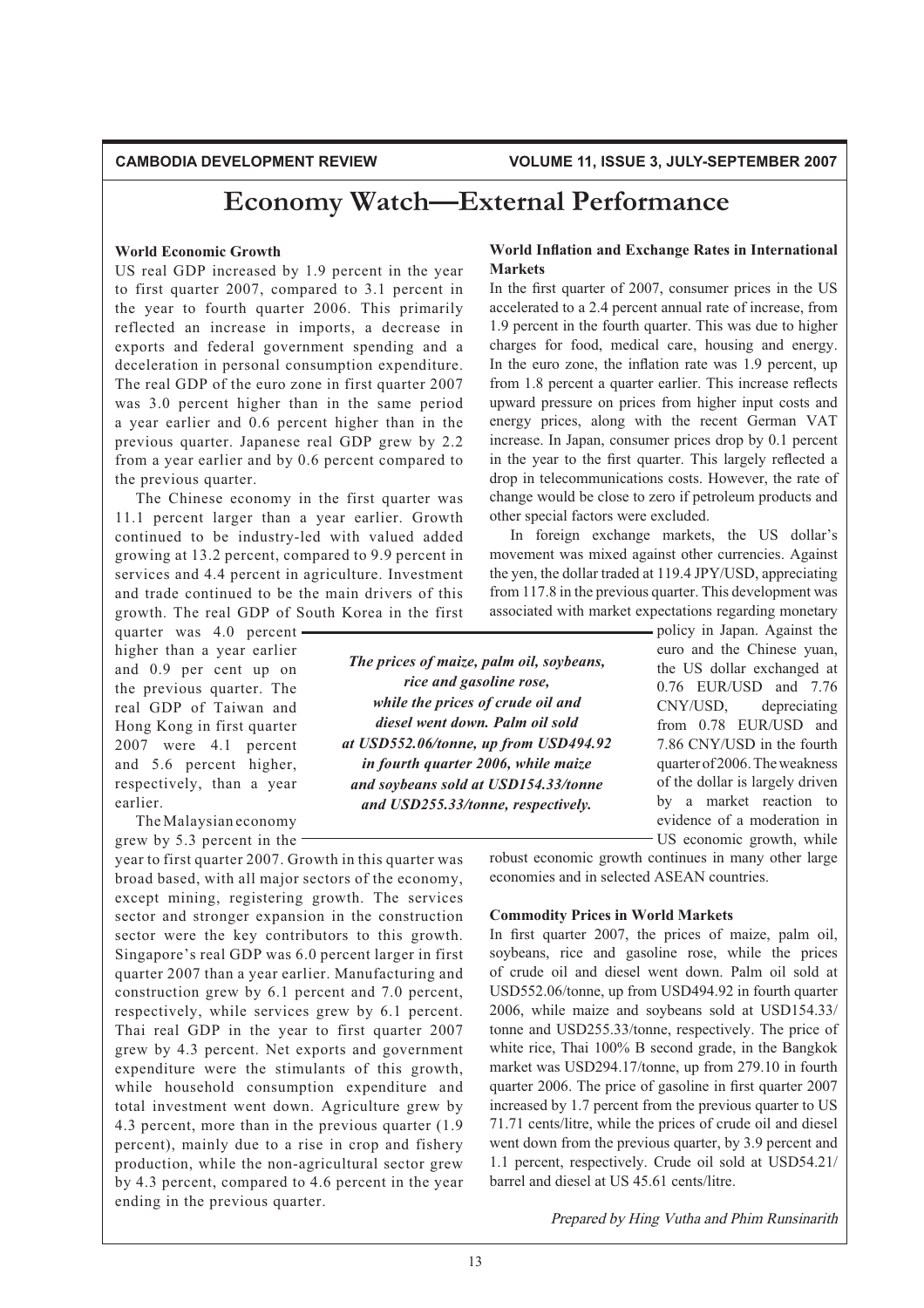### **CAMBODIA DEVELOPMENT REVIEW VOLUME 11, ISSUE 3, JULY-SEPTEMBER 2007**

# **Economy Watch—External Performance**

**Table 1. Real GDP Growth of Selected Trading Partners, 2001–2007 Q1 (percentage increase over previous year)** 

|                                                                                                                                                    | 2001   | 2002 | 2003 | 2004 | 2005 | 2006* |        |                | 2006                     | 2007 |
|----------------------------------------------------------------------------------------------------------------------------------------------------|--------|------|------|------|------|-------|--------|----------------|--------------------------|------|
|                                                                                                                                                    |        |      |      |      |      |       | Q2     | Q <sub>3</sub> | Q <sub>4</sub>           | Q1   |
| Selected ASEAN countries                                                                                                                           |        |      |      |      |      |       |        |                |                          |      |
| Cambodia (revised)                                                                                                                                 | 8.0    | 6.5  | 8.5  | 10.0 | 13.5 | 10.8  | $-1.6$ |                |                          |      |
| Indonesia                                                                                                                                          | 3.8    | 3.8  | 4.9  | 5.1  | 5.6  | 5.4   | 5.2    | 5.5            | 6.1                      |      |
| Malaysia                                                                                                                                           | 0.5    | 5.6  | 5.4  | 7.0  | 5.2  | 5.9   | 5.9    | 5.8            | 5.7                      | 5.3  |
| Singapore                                                                                                                                          | $-2.3$ | 2.6  | 1.4  | 8.5  | 5.7  | 7.7   | 8.0    | 7.1            | 7.0                      | 6.0  |
| Thailand                                                                                                                                           | 1.9    | 6.1  | 6.9  | 6.0  | 4.5  | 4.8   | 4.9    | 4.7            | 4.2                      | 4.3  |
| Vietnam                                                                                                                                            | 6.0    | 6.7  | 7.0  | 7.5  | 8.4  | 8.1   |        | ٠              | $\overline{\phantom{a}}$ |      |
| Selected other Asian countries                                                                                                                     |        |      |      |      |      |       |        |                |                          |      |
| China                                                                                                                                              | 7.5    | 8.1  | 9.9  | 9.5  | 9.6  | 10.5  | 11.3   | 10.4           | 10.7                     | 11.1 |
| Hong Kong                                                                                                                                          | 0.5    | 5.0  | 3.2  | 8.3  | 6.5  | 6.6   | 5.2    | 6.8            | 7.0                      | 5.6  |
| South Korea                                                                                                                                        | 3.0    | 6.1  | 3.0  | 4.7  | 4.7  | 5.0   | 5.3    | 4.8            | 5.0                      | 4.0  |
| Taiwan                                                                                                                                             | $-2.2$ | 4.2  | 3.1  | 5.7  | 4.1  | 4.6   | 4.6    | 5.0            | 4.0                      | 4.1  |
| Selected industrial countries                                                                                                                      |        |      |      |      |      |       |        |                |                          |      |
| Euro-12                                                                                                                                            | 1.4    | 0.7  | 0.5  | 1.8  | 1.5  | 2.7   | 2.4    | 2.6            | 3.3                      | 3.0  |
| Japan                                                                                                                                              | 0.4    | 0.4  | 2.6  | 3.4  | 2.5  | 2.1   | 2.2    | 2.7            | 2.3                      | 2.2  |
| <b>United States</b>                                                                                                                               | 1.2    | 2.4  | 3.1  | 4.4  | 3.7  | 3.3   | 3.5    | 3.3            | 3.1                      | 1.9  |
| * preliminary est. Sources: <i>Economist</i> , countries' national statistics offices and central banks and ADB's Asia Regional Information Centre |        |      |      |      |      |       |        |                |                          |      |

**Table 2. Inflation Rate of Selected Trading Partners, 2001–2007 Q1 (percentage increase over previous year—period average)**

|                                | 2001    | 2002   | 2003   | 2004   | 2005   | 2006 |      |                | 2006                     | 2007   |
|--------------------------------|---------|--------|--------|--------|--------|------|------|----------------|--------------------------|--------|
|                                |         |        |        |        |        |      | Q2   | Q <sub>3</sub> | Q <sub>4</sub>           | Q1     |
| Selected ASEAN countries       |         |        |        |        |        |      |      |                |                          |        |
| Cambodia                       | $-0.6$  | 3.2    | 1.2    | 4.0    | 5.8    | 4.7  | 4.5  | 4.9            | 3.4                      | 3.0    |
| Indonesia                      | 11.5    | 13.2   | 8.3    | 8.3    | 10.5   | 13.4 | 15.5 | 14.9           | 6.1                      | 6.4    |
| Malaysia                       | 1.4     | 1.8    | 1.1    | 1.6    | 3.1    | 3.7  | 4.1  | 3.6            | 3.1                      | 2.6    |
| Singapore                      | 1.0     | $-0.4$ | 0.5    | 1.7    | 0.5    | 1.0  | 1.2  | 0.7            | 0.6                      | 0.5    |
| Thailand                       | 1.7     | 0.6    | 1.8    | 2.7    | 4.5    | 4.7  | 6.0  | 3.6            | 3.3                      | 2.4    |
| Vietnam                        | $-0.4$  | 3.8    | 3.1    | 7.8    | 8.2    |      |      | ٠              | $\overline{\phantom{a}}$ | ٠      |
| Selected other Asian countries |         |        |        |        |        |      |      |                |                          |        |
| China                          | 0.9     | $-0.7$ | 1.2    | 3.9    | 1.8    | 1.5  | 1.4  | 1.4            | 1.8                      | 2.6    |
| Hong Kong                      | $-1.3$  | $-3.0$ | $-2.6$ | $-0.4$ | 1.1    | 2.2  | 2.1  | 2.3            | 2.2                      | 1.7    |
| South Korea                    | 4.4     | 2.7    | 3.5    | 3.5    | 2.8    | 2.4  | 2.3  | 2.5            | 2.4                      | 2.0    |
| Taiwan                         | $-0.01$ | $-0.2$ | $-0.3$ | 1.6    | 2.3    | 0.6  | 1.5  | $-0.3$         | $-0.1$                   | 1.0    |
| Selected industrial countries  |         |        |        |        |        | 0.0  |      |                |                          |        |
| Euro-12                        | 2.6     | 2.2    | 2.1    | 2.2    | 2.2    | 2.1  | 2.3  | 2.1            | 1.8                      | 1.9    |
| Japan                          | $-0.6$  | $-0.9$ | $-0.3$ | Nil    | $-0.3$ | 0.5  | 0.7  | 0.6            | 0.3                      | $-0.1$ |
| <b>United States</b>           | 2.8     | 1.6    | 2.3    | 2.7    | 3.4    | 3.2  | 4.0  | 3.3            | 1.9                      | 2.4    |

Sources: International Monetary Fund, *Economist* and National Institute of Statistics

#### **Table 3. Exchange Rates of Selected Trading Partners, against US Dollar, 2001–2007 Q1 (period averages)**

|                                                                   | 2001   | 2002   | 2003   | 2004   | 2005   | 2006   |                |                | 2006           | 2007   |
|-------------------------------------------------------------------|--------|--------|--------|--------|--------|--------|----------------|----------------|----------------|--------|
|                                                                   |        |        |        |        |        |        | O <sub>2</sub> | Q <sub>3</sub> | Q <sub>4</sub> | Q1     |
| Selected ASEAN countries                                          |        |        |        |        |        |        |                |                |                |        |
| Cambodia (riel)                                                   | 3916.3 | 3912.1 | 3973   | 4016.3 | 4092.5 | 4103.2 | 4095.3         | 4125.0         | 4111.3         | 4046.7 |
| Indonesia (rupiah)                                                | 10,261 | 9311   | 8577   | 8938   | 9705   | 9134   | 9115           | 9122           | 9125           | 9107   |
| Malaysia (ringgit)                                                | 3.80   | 3.80   | 3.80   | 3.80   | 3.79   | 3.67   | 3.65           | 3.67           | 3.62           | 3.50   |
| Singapore (S\$)                                                   | 1.79   | 1.79   | 1.74   | 1.69   | 1.66   | 1.59   | 1.59           | 1.58           | 1.56           | 1.53   |
| Thailand (baht)                                                   | 44.4   | 42.9   | 41.5   | 40.2   | 40.2   | 37.9   | 38.1           | 37.7           | 36.5           | 33.9   |
| Vietnam (dong)                                                    | 14,725 | 15,280 | 15,510 |        | 15,859 | 15,994 | 15,964         | 16,015         | 16,077         | $\sim$ |
| Selected other Asian countries                                    |        |        |        |        |        |        |                |                |                |        |
| China (yuan)                                                      | 8.28   | 8.28   | 8.28   | 8.28   | 8.19   | 7.97   | 8.01           | 7.97           | 7.86           | 7.76   |
| Hong Kong (HK\$)                                                  | 7.80   | 7.80   | 7.78   | 7.79   | 7.78   | 7.77   | 7.76           | 7.78           | 7.78           | 7.81   |
| South Korea (won)                                                 | 1291   | 1251   | 1192   | 1145   | 1024   | 955    | 949            | 955            | 938            | 939    |
| Taiwan (NT\$)                                                     | 33.8   | 34.5   | 34.4   | 33.6   | 32.1   | 32.5   | 32.2           | 32.8           | 32.8           | 32.9   |
| Selected industrial countries                                     |        |        |        |        |        |        |                |                |                |        |
| Euro-12 (euro)                                                    | 1.12   | 1.06   | 0.89   | 0.80   | 0.80   | 0.80   | 0.80           | 0.78           | 0.78           | 0.76   |
| Japan (yen)<br>$\mathbf{r}$ $\mathbf{r}$ $\mathbf{r}$<br>$\cdots$ | 121.5  | 125.4  | 115.9  | 108.2  | 110.2  | 116.4  | 114.5          | 116.3          | 117.8          | 119.4  |

Sources: International Monetary Fund, *Economist* and National Bank of Cambodia

### **Table 4. Selected Commodity Prices on World Market, 2001–2007 Q1 (period averages)**

|                                                                                     | 2001   | 2002   | 2003   | 2004   | 2005   | 2006   |        |        | 2006   | 2007           |
|-------------------------------------------------------------------------------------|--------|--------|--------|--------|--------|--------|--------|--------|--------|----------------|
|                                                                                     |        |        |        |        |        |        | O2     | Q3     | Q4     | Q <sub>1</sub> |
| Maize (USNo.2)-USA (\$/tonne)                                                       | 81.18  | 89.98  | 95.42  | 110.65 | 89.19  | 111.04 | 99.95  | 108.67 | 140.18 | 154.33         |
| Palm oil—north-west Europe (\$/tonne)                                               | 259.13 | 353.91 | 402.03 | 427.47 | 381.32 | 433.85 | 397.87 | 446.85 | 494.92 | 552.06         |
| Rice (Thai 100% B)—Bangkok (\$/tonne)                                               | 160.81 | 178.59 | 182.22 | 221.67 | 262.88 | 282.00 | 283.86 | 289.91 | 279.10 | 294.17         |
| Soybeans (US No.1)—USA (\$/tonne)                                                   | 163.89 | 182.58 | 218.86 | 262.03 | 224.25 | 213.88 | 207.02 | 207.38 | 230.17 | 255.33         |
| Crude oil-Dubai (\$/barrel)                                                         | 22.8   | 23.9   | 26.8   | 33.5   | 50.14  | 61.58  | 65.03  | 67.00  | 56.39  | 54.21          |
| Gasoline—US Gulf Coast (cents/litre)                                                | 19.5   | 19.1   | 23     | 30.9   | 42.19  | 47.70  | 55.89  | 52.70  | 41.02  | 41.71          |
| Diesel(low sulphur No.2)--US Gulf Coast                                             |        | 17.85  | 21.63  | 29.48  |        | 51.35  | 55.89  |        |        | 45.61          |
| (cents/litre)                                                                       | 18.72  |        |        |        | 44.35  |        |        | 55.66  | 46.11  |                |
| Sources: Food and Agriculture Organisation and US Energy Information Administration |        |        |        |        |        |        |        |        |        |                |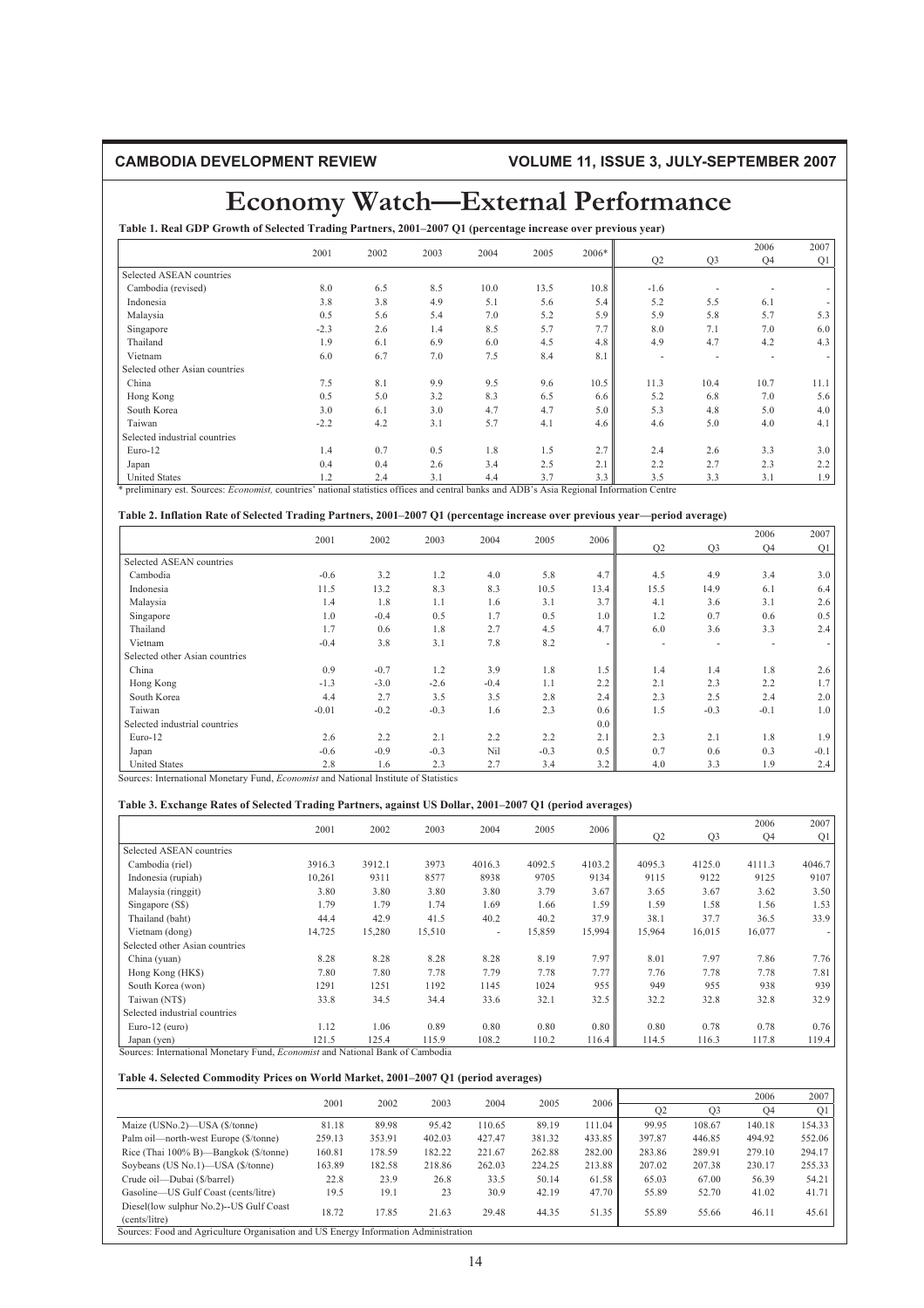# **Economy Watch—Domestic Performance**

#### **Main Economic Activities**

Falling private investment project approvals in the first quarter of 2007 limited domestic economic performance because this sector is a strong driver of economic development. However, construction project approvals and tourist arrivals both increased from the previous quarter, while the trade deficit rose considerably.

Investment project approvals totalled USD497.5 m, a decrease of 49 percent from the preceding quarter. Investment approvals for agriculture dropped by 88 percent to USD19.1 m and for services by 55 percent to USD335.7 m, while approvals for industry increased by 86 percent to USD142.7 m. Investment project approvals for the agriculture sector were wholly agro-industrial in this period. Of the industry investment approvals, projects for the garment sub-sector were 26 percent or USD36.6 m, an increase of 41 percent from the preceding quarter. Tourism projects were the major driver in services investment approvals, which amounted to USD140.3 m, a fall of 56 percent. In first quarter 2007, 25 projects were approved, of which two were in agriculture; this sector will require 1965 new workers. Industrial approvals were for 17 projects, which will absorb 29,789 workers. Services approvals were six projects, requiring 3575 workers. Compared to the same quarter in 2006, the value of total fixed asset investment approvals doubled. Project approvals in services increased by six times the value in first quarter 2006 and in industry increased by four times, while project approvals in agriculture decreased 85 percent. Competitive advantages for investment in Cambodia are low production costs as well as exports to both the US and EU are not entitle to quota restriction. Most garment factories today have foreign owners; of the value of total fixed asset investment approvals in first quarter 2007, 57 percent was for applications by foreign investors.

Construction project approvals in Phnom Penh were valued at USD90.4 m in the first quarter of 2007, an increase of 16 percent from the previous quarter. Flat construction approvals increased by 10 percent to USD59.9 m and villa and house construction approvals by 12 percent to USD10.9 m. Compared to the same quarter of 2006, total construction approvals rose by 34 percent, of which the approvals for flat constructions increased by 50 percent and villas and houses by 7.9 percent. Actual construction in Phnom Penh in 2006 was valued at USD306.6 m (685 projects), of which 86 percent sought prior authorisation to build from Phnom Penh Municipality and the rest were built without seeking authorisation.

Cambodia's trade deficit increased by 18 percent from the preceding quarter, to USD83.1 m. Exports declined for the second consecutive quarter after a rise in third quarter 2006, and imports also went down after increasing for several quarters. In first quarter 2007, total exports decreased by 3.9 percent to USD707.8 m. Garment exports, which include clothing, shoes and other textile products, dropped by  $5.4$  percent to USD677.5 m. Both wood and fish exports increased by 30 percent, to USD2.1 m and USD0.7 m respectively, while rubber exports decreased 20 percent to USD8.4 m. Cambodian total exports increased by 17 percent from the same quarter of 2006, garment exports rising by 20 percent while agricultural exports fell by 13 percent.

Imports to Cambodia decreased by 2.0 percent from the preceding quarter to USD790.9 m, after rising for three quarters. Food, beverage and tobacco imports decreased by 1.6 percent to USD42.3 m, while construction materials rose by 24 percent to USD44.1 m. Gasoline imports increased by 4.4 percent to USD15.7 m and diesel imports by 18 percent to USD31.9 m. By volume, gasoline imports rose by 20 percent to 50,850 tonnes and diesel imports by 21 percent to 115,740 tonnes. Total imports went up by 15 percent compared to the same quarter of 2006.

Visitor arrivals to Cambodia in first quarter 2007 were 550,813, an increase of 6.7 percent from the previous quarter and 20 percent from the same quarter of 2006. Visitor arrivals by air increased by 36 percent from the same quarter in 2006 to 373,594. Siem Reap International Airport received 43 percent of total arrivals by air and 59 percent of total visitors to Siem Reap. Arrivals by land were 162,547, a decrease of 3.8 percent from the same quarter last year, while arrivals by water increased 13 percent to 14,672. Holiday arrivals were 90 percent of the total arrivals. South Korea topped the list of visitors with 118,597, followed by Japan, the USA and Taiwan.

#### **Public Finance**

The state budget reporting process was changed in January 2007, according to the Ministry of Economy and Finance (MEF). The components of current expenditure are now reported under the headings wages; government purchases; subsidies and social assistance; and other services, instead of spending by ministries, as reported previously. There are few changes in the presentation of current revenue in the MEF's report. In January, the only data available for first quarter 2007, the government budget surplus was KHR65.4 bn, compared to a deficit of KHR128.7 bn in the same period in 2006. Total revenue collection was KHR258.0 bn in January, of which tax revenue was 86 percent or KHR222.5 bn. Domestic taxes, which include income, profit, turnover, taxes on specific goods and services and other taxes, were 68 percent of total tax revenue. Tax on international trade, which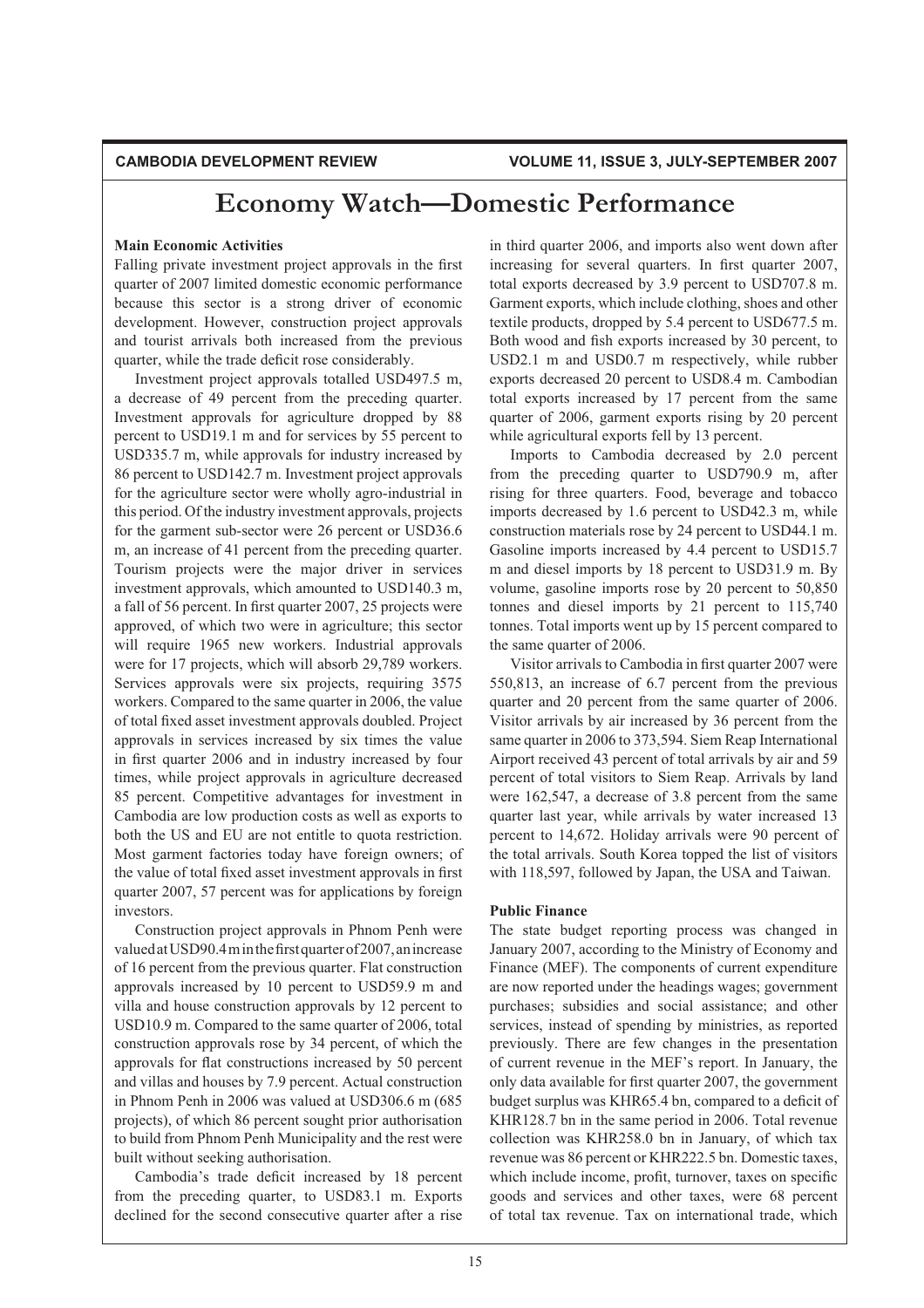## **Economy Watch—Domestic Performance**

comprises duties on import and exports, was KHR72.2 bn. Non-tax revenue was KHR35.5 bn or 14 percent of total revenue collection; property income was 8.2 percent of total non-tax revenue and sale of government goods and services was 85 percent. Capital revenue was nil in January.

Budget expenditure amounted to KHR101.7 bn in January. Current expenditure was KHR25.8 bn, of which government wages were 53 percent, subsidies and social assistance 15 percent and financial charges 6.2 percent. In the same period, capital expenditure was KHR76.0 bn; most was funded externally and only 1.8 percent was financed domestically.

#### **Inflation and Foreign Exchange Rates**

Overall prices in Phnom Penh in first quarter 2007 dropped by 0.6 percent from the previous quarter. Transportation and communication fell by 1.1 percent, food, beverages and tobacco by 2.0 percent and clothing and footwear by 0.5 percent, while housing and utilities increased by 0.2 percent, medical care by 0.3 percent and personal care by  $0.6$  percent. During the dry season, in the first quarter of 2007, overall prices increased by 2.9 percent compared to the same quarter in 2006; medical care increased by 2.4 percent, food, beverages and tobacco by 3.0 percent; clothing and footwear by 3.5 percent and transportation and communication by 5.2 percent.

The riel appreciated after depreciating in third quarter 2006 and appreciating in the fourth quarter; the exchange rate between the riel and US dollar in the first quarter 2007 was 4063 riel/USD, an appreciation of 1.6 percent from the preceding quarter. Against the Thai baht, the riel depreciated by 0.8 percent, trading at 113.7, while against the Vietnamese dong, it appreciated by 1.1 percent to 24.6 riels per 100 dong. Compared to the same quarter last year, the riel increased against the US dollar and Vietnamese dong by 0.8 percent and 3.2 percent, respectively, while it depreciated by 10.0 percent in trading with the Thai baht.

### **Monetary Developments**

Net domestic assets consist of domestic credit and "other". "Other" usually is negative, being liabilities of the banking system; this component usually causes net domestic assets to have a negative sign also. In first quarter 2007, net domestic assets were negative KHR263.1 bn, an improvement of 66 percent from the same quarter in 2006, while "other" worsen by 16 percent to KHR3155.2 bn. In the same period, domestic credit increased by 43 percent to KHR2892.1 bn, of which government credit increased by 7.4 percent to KHR298.0 bn and private credit by 46 percent to KHR4067.7 bn, while government deposits

rose by 43 percent to KHR1473.5 bn. Net foreign assets went up by 26 percent from the same period in 2006 to KHR8056.3 bn. Net assets of the banking system provided total liquidity (M2) of KHR7793.2 bn, an increase of 36 percent from first quarter 2006. M2 comprises liabilities of the banking system, namely currency outside banks, which rose by 24 percent to KHR1733.6 bn; riel bank deposits, which fell by 3.9 percent to KHR154.8 bn; and foreign currency deposits, which climbed 42 percent to KHR5904.7 bn.

#### **Poverty Situation—Real Daily Earnings of Vulnerable Workers**

In May 2007, real daily earnings of the 10 groups of vulnerable workers increased by 16 percent to 8240 riels compared to the same period in 2006 (see table). However, unskilled workers' earnings decreased by five percent and rice field workers' by one percent.

Daily earnings of motorcycle taxi drivers increased by 47 percent relative to the same period in 2006, to 12,800 riels. The increase was due to more time worked i.e., 11 hours a day, and greater demand. Sixty percent of interviewees rented accommodation, 10 percent stayed with relatives, and others had homes in or surrounding the city. Moreover, 95 percent of motorcycle taxi drivers said that their families were now better off, while the other five percent had experienced no improvement since they began working in the city. Forty-five percent of motorcycle taxi drivers have worked more than five years, 37.5% worked from 3 - 5 years and 17.5% less than three years. Ninety-five percent reported that their earnings were insufficient to finance a new business if they left their present job.

The real daily earnings of skilled construction workers rose 21 percent compared to the same period last year. Sixty-eight percent of skilled workers indicated that the number of construction projects in the city had increased rapidly, so there was more work than last year. Skilled workers spent approximately 3500 riels for daily food and about 130,000 riels per month. Ninety-five percent of skilled workers were from rural areas, and 45 percent were single. In contrast, the daily earnings of unskilled workers declined by 5 percent compared to May 2006. Seventy-seven percent of interviewees said that the reason their earnings declined was an increasing number of workers. However, 38 percent of unskilled workers expressed the view that their families were better off since they came to work in the city.

Daily earnings of scavengers were 5533 riels, a 23 percent increase compared to the survey last year and 22 percent higher than three months ago. The prices of scrap increased during the three months to May, 60 percent of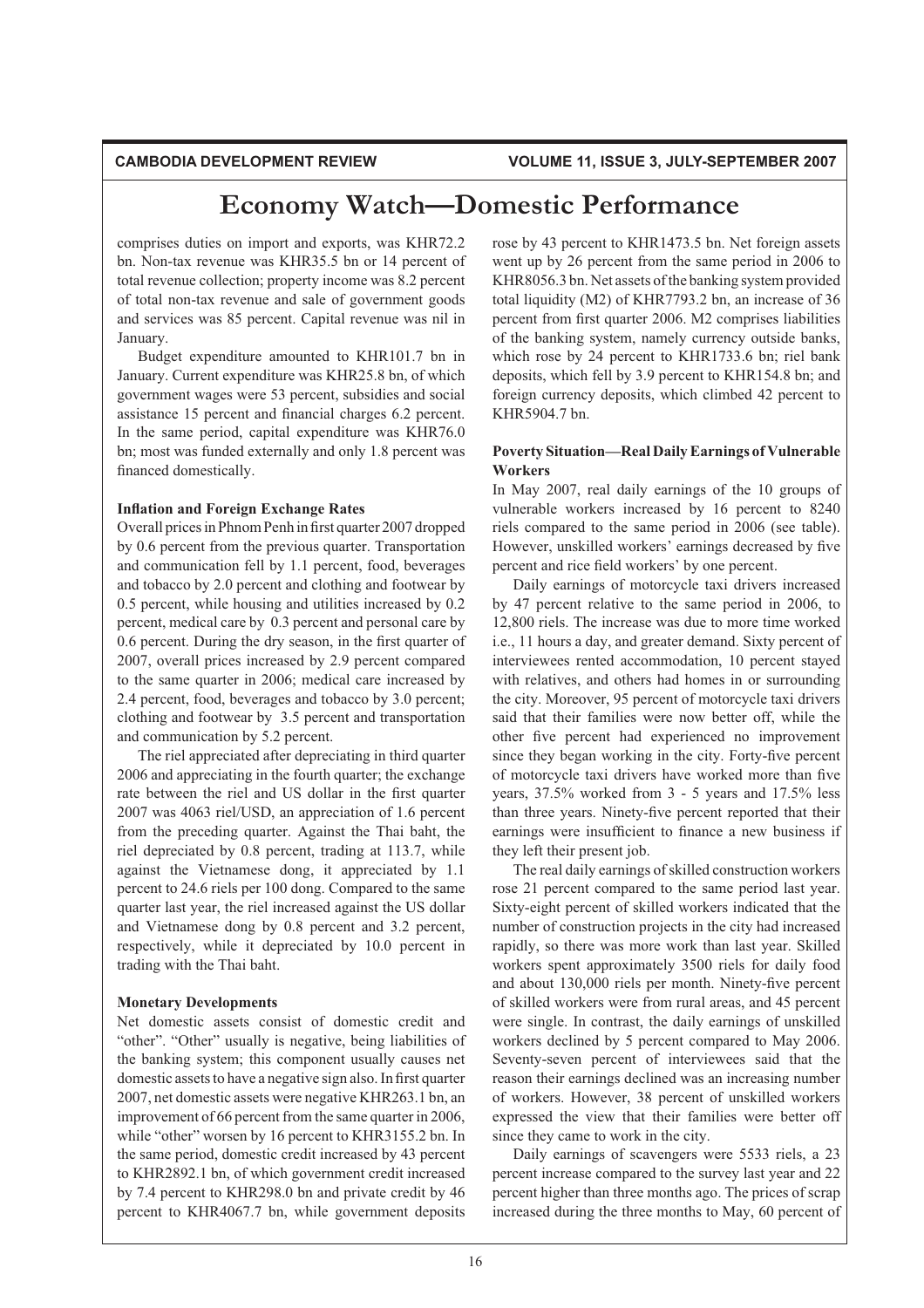# **Economy Watch—Domestic Performance**

scavengers reported. Ninety-five percent said that from their earnings they could not save enough to set up a new business. Forty-three percent of scavengers borrowed money from middlemen or NGOs when their families lacked food or suffered illness.

Cyclo drivers' earnings rose by eight percent, from 8546 riels a year earlier to 9250 riels. Cyclo drivers spent more time, about 11 hours per day, to improve their earnings. Some others had permanent clients, who were usually traders in markets. Despite this, most cyclo drivers complained that they could not save enough to establish another business. Fifty-five percent said that their family's livelihood was the same, 10 percent said that it was worse, and 35 percent said it was better in this occupation.

The daily earnings of small vegetable traders were 8950 riels, a 38 percent increase compared to May 2006. Eighteen percent of small traders were single; they played an important role in helping to support their families. Most small traders reported that their families were better off since they began trading.

Daily earnings of garment workers rose by 6 percent compared to a year earlier, from 7860 riels to 8350 riels. Most said that they worked more than 48 hours per week. Forty-six percent reported that they can earn from USD56 to USD70 per month, and 26 percent earned over USD70 per month. The survey found that 35 percent of garment workers have worked for the same business for more than five years, 39 percent have worked from  $2-5$  years, 12 percent have worked one to two years and 14 percent have one year. Thirteen percent of garment workers responded that they can save some money to support their families, while the others provided only temporary support.

The surveys of waitresses/waiters revealed that their daily earnings fell by one percent compared to May 2006. Fifty-seven percent sent some money home to support their families; therefore, most of their families had an improved livelihood.

The daily earnings of rice field workers remained stable compared to the same period in 2006, at 4530 riels. Seventy percent of rice field workers indicated that their families' lives had continued at the same level. Sixty-five percent spent most of their earnings on food, and the others spent most of their income on health care. Additionally, 43 percent said that they borrowed money from landowners, to be paid back with their labour.

Prepared by Pon Dorina and Phann Dalis

# Continued from page 20 **Update ...**

(Anlaysing Development Issues-Cooperation Committee for Cambodia), on 30 August CDRI co-hosted a research dissemination workshop on people's responses to natural disasters. CDRI also co-hosted the IDRC All Partner Forum on 12-13 September to improve the coordination and focus of the IDRC research assistance to Cambodia.

The Moving Out of Poverty Study was finalised and printed in September. A new project on trade and the environment, funded by the Geneva-based Trade Knowledge Network, was begun in September.

| <b>Cambodia Development Review-2007 Subscription Rates</b>                                                                                                                                                                                                                             |
|----------------------------------------------------------------------------------------------------------------------------------------------------------------------------------------------------------------------------------------------------------------------------------------|
| <b>Domestic Subscription (Individual)</b>                                                                                                                                                                                                                                              |
| <b><math>\Box</math></b> English edition (\$14) $\Box$ Khmer edition (5,000 riels) Payment by $\Box$ cash or $\Box$ local cheque (please add \$2 to                                                                                                                                    |
| Domestic Subscription (Discount Price for Bulk Orders—Five Copies)                                                                                                                                                                                                                     |
| $\Box$ English edition (\$60 for five copies) $\Box$ Khmer edition (20,000 riels for five copies) Payment by $\Box$ cash or $\Box$ local                                                                                                                                               |
| International Subscription (Individual)                                                                                                                                                                                                                                                |
| <b>I</b> Thailand, Laos, Vietnam <b>I</b> English edition $(\$25)^*$ <b>I</b> Khmer edition $(\$15)^*$<br>$\Box$ Asia and Europe $\Box$ English edition (\$30)* $\Box$ Khmer edition (\$20)*<br>$\Box$ Americas and Africa $\Box$ English edition (\$35)* $\Box$ Khmer edition (\$25)* |
| *Subscription includes postage. Payment by $\Box$ cash (in Phnom Penh) or $\Box$ cheque (please add \$25 to cover<br>bank charges for processing US dollar cheques). At present CDRI can accept payment from overseas only by US-dollar                                                |
| $\Box$ Mr<br>Title:<br>$\Box$ Ms                                                                                                                                                                                                                                                       |
|                                                                                                                                                                                                                                                                                        |
|                                                                                                                                                                                                                                                                                        |
|                                                                                                                                                                                                                                                                                        |
|                                                                                                                                                                                                                                                                                        |
|                                                                                                                                                                                                                                                                                        |
|                                                                                                                                                                                                                                                                                        |
| To subscribe simply fill in this form and return it to CDRI with your payment. Please make cheques payable to<br>the Cambodia Development Resource Institute. Do not send cash through the post.<br>Please inform the Publications Section at CDRI if your contact details change.     |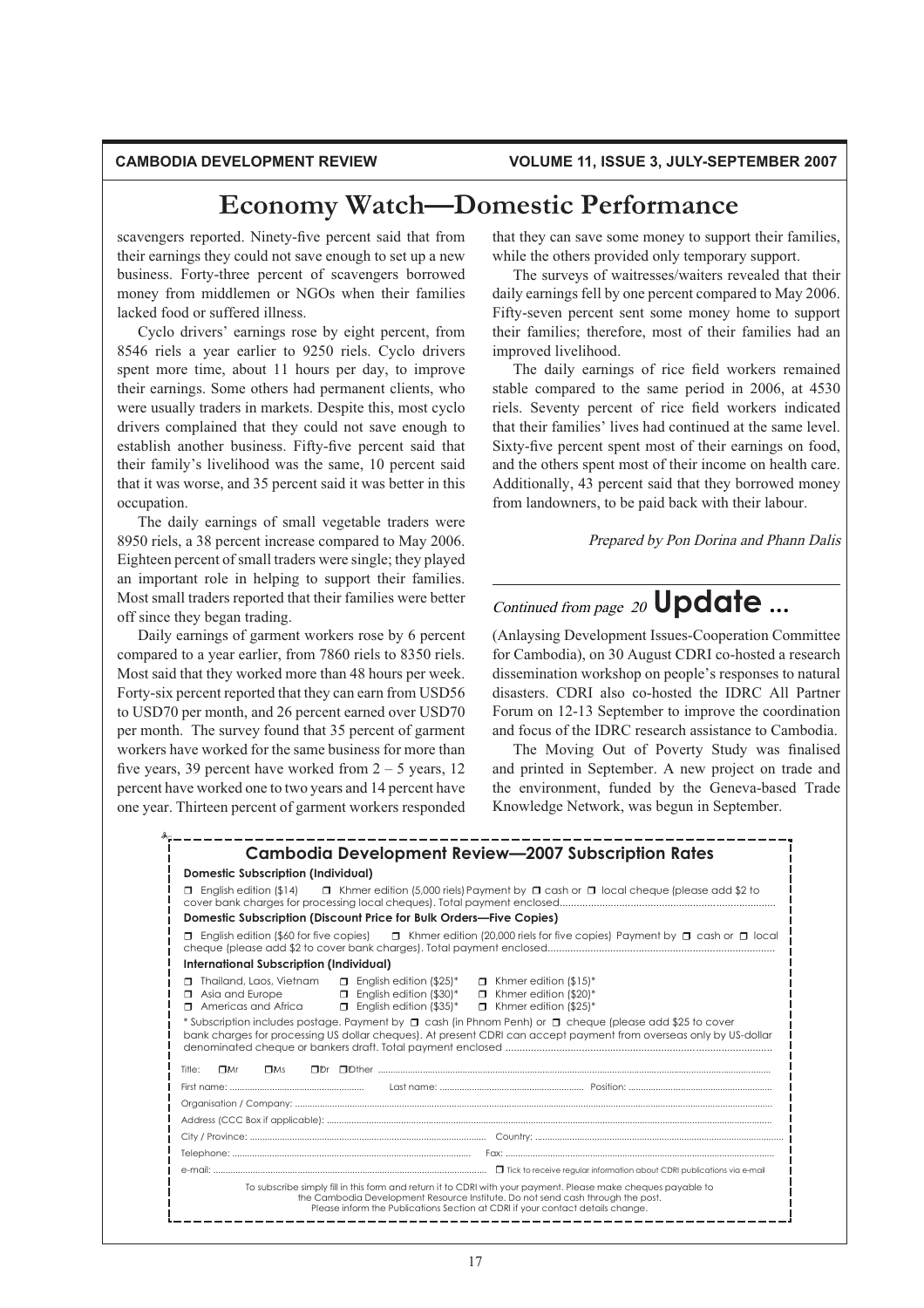## **CAMBODIA DEVELOPMENT REVIEW VOLUME 11, ISSUE 3, JULY-SEPTEMBER 2007**

# **Economy Watch—Indicators**

### **Table 1. Private Investment Projects Approved, 1999–2007**

|                     | 1999    | 2000    | 2001    | 2002  | 2003  | 2004                                 | 2005   | 2006           |         |                |       | 2007    |
|---------------------|---------|---------|---------|-------|-------|--------------------------------------|--------|----------------|---------|----------------|-------|---------|
|                     |         |         |         |       |       |                                      |        | Q <sub>1</sub> | Q2      | Q <sub>3</sub> | Q4    | Q1      |
|                     |         |         |         |       |       | Fixed Assets (USD m)                 |        |                |         |                |       |         |
| Agriculture         | 63.9    | 9.8     | 0.4     | 40.3  | 3.7   | 12.3                                 | 26.8   | 126.5          | 216.9   | 0.0            | 154.6 | 19.1    |
| Industry            | 162.6   | 109.4   | 105.2   | 67.7  | 137.2 | 189.2                                | 912.6  | 40.1           | 76.9    | 171.7          | 76.6  | 142.7   |
| . Garments          | 67.7    | 81.5    | 26.5    | 27.2  | 68 1  | 133.9                                | 152.0  | 30.5           | 9.6     | 23.2           | 26.1  | 36.6    |
| Services            | 222.6   | 150.1   | 118.4   | 145.3 | 168.4 | 92.0                                 | 155.5  | 60.7           | 2,043.2 | 94.5           | 740.7 | 335.7   |
| . bI tes d tos<br>m | 171.8   | 79.8    | 73.8    | 47.1  | 124.1 | 55.9                                 | 102.6  | 0.0            | 26.2    | 3.5            | 315.3 | 140.3   |
| Total               | 449.1   | 269.2   | 224.0   | 253.3 | 309.3 | 293.5                                | 1094.9 | 227.3          | 2,337.0 | 266.2          | 971.9 | 497.5   |
|                     |         |         |         |       | Petu  | h a gorpio ter                       |        |                |         |                |       |         |
| Total               |         |         |         |       |       |                                      | ٠      | 90.7           | 928.1   | $-88.6$        | 265.1 | $-48.8$ |
|                     |         |         |         |       |       | Percentage change over previous year |        |                |         |                |       |         |
| Total               | $-47.6$ | $-40.0$ | $-16.8$ | 13.1  | 22.1  | $-5.1$                               | 273.0  | $-52.2$        | 2331.2  | $-34.1$        | 715.4 | 118.9   |

Including expansion project approvals. Up to June 2006. Source: Cambodian Investment Board

#### **Table 2. Value of Construction Project Approvals in Phnom Penh, 1999–2007**

|                                                                         | 1999  | 2000    | 2001   | 2002  | 2003   | 2004             | 2005                                    | 2006           |         |                |         | 2007 |
|-------------------------------------------------------------------------|-------|---------|--------|-------|--------|------------------|-----------------------------------------|----------------|---------|----------------|---------|------|
|                                                                         |       |         |        |       |        |                  |                                         | Q <sub>1</sub> | Q2      | Q <sub>3</sub> | O4      | Q1   |
|                                                                         |       |         |        |       |        | USD <sub>m</sub> |                                         |                |         |                |         |      |
| Villas and houses                                                       | 20.0  | 16.4    | 15.9   | 23.4  | 20.0   | 30.3             | 45.5                                    | 10.1           | 5.7     | 7.6            | 9.7     | 10.9 |
| Flats                                                                   | 290.5 | 174.8   | 167.8  | 179.9 | 91.6   | 167.6            | 204.2                                   | 39.9           | 51.8    | 67.1           | 54.5    | 59.9 |
| Other                                                                   | 16.4  | 14.2    | 12.6   | 16.6  | 87.3   | 65.6             | 109.1                                   | 17.4           | 24.7    | 20.8           | 13.9    | 19.5 |
| Total                                                                   | 326.9 | 205.4   | 196.3  | 219.9 | 198.9  | 263.5            | 358.8                                   | 67.4           | 82.2    | 95.5           | 78.2    | 90.4 |
|                                                                         |       |         |        |       |        |                  | Percentage change over previous quarter |                |         |                |         |      |
| Total                                                                   |       |         |        |       |        |                  |                                         | $-6.2$         | 22.2    | 16.1           | $-18.1$ | 15.6 |
|                                                                         |       |         |        |       |        |                  | Percentage change over previous year    |                |         |                |         |      |
| Total                                                                   | 18.7  | $-37.2$ | $-4.4$ | 12.0  | $-9.5$ | 32.5             | 36.2                                    | $-36.5$        | $-21.2$ | 24.8           | 8.9     | 34.2 |
| Source: Department of Cadastre and Geography of Phnom Penh municipality |       |         |        |       |        |                  |                                         |                |         |                |         |      |

#### **Table 3. Exports and Imports, 1999–2007**

|          |          |          |          |          |         | <b>O4</b> | Q1               | Q2                                                                              | Q <sub>3</sub> | O <sub>4</sub> | Q1                                                                                                                                                               |
|----------|----------|----------|----------|----------|---------|-----------|------------------|---------------------------------------------------------------------------------|----------------|----------------|------------------------------------------------------------------------------------------------------------------------------------------------------------------|
|          |          |          |          |          |         |           |                  |                                                                                 |                |                |                                                                                                                                                                  |
| 941.1    | 1056.2   | 1268.2   | 1453.2   | 1708.1   | 2108.1  | 644.8     | 603.2            | 652.5                                                                           | 807.5          | 736.7          | 707.8                                                                                                                                                            |
| 554.0    | 962.1    | 1202.2   | 1355.8   | 1628.4   | 2027.0  | 601.0     | 568.5            | 632.4                                                                           | 782.0          | 716.0          | 677.5                                                                                                                                                            |
| 486.0    | 714.1    | 840.9    | 943.4    | 1099.8   | 1270.9  | 408.1     | 402.5            | 438.6                                                                           | 522.8          | 483.2          | 499.1                                                                                                                                                            |
|          | 228.1    | 323.3    | 356.3    | 414.7    | 590.8   | 145.3     | 110.6            | 142.2                                                                           | 188.1          | 160.1          | 106.3                                                                                                                                                            |
| 68.0     | 19.9     | 38.0     | 56.1     | 113.8    | 165.3   | 47.5      | 55.3             | 51.6                                                                            | 71.0           | 72.8           | 72.0                                                                                                                                                             |
| ٠        | 94.2     | 66.0     | 97.3     | 79.7     | 81.2    | 43.8      | 34.7             | 20.2                                                                            | 25.5           | 20.7           | 30.3                                                                                                                                                             |
|          | 29.6     | 25.9     | 29.7     | 35.1     | 38.3    | 13.4      | 7.8              | 9.8                                                                             | 13.6           | 10.2           | 8.4                                                                                                                                                              |
|          | 32.9     | 22.3     | 16.0     | 10.2     | 11.1    | 2.0       | 2.1              | 2.3                                                                             | 2.5            | 1.7            | 2.1                                                                                                                                                              |
|          | 5.4      | 6.0      | 4.3      | 2.8      | 10.6    | 6.6       | 1.9              | 1.0                                                                             | 1.6            | 1.4            | 0.7                                                                                                                                                              |
|          | 26.2     | 11.8     | 47.4     | 31.6     | 21.3    | 21.9      | 22.9             | 7.0                                                                             | 7.7            | 7.5            | 19.0                                                                                                                                                             |
| 1237.4   | 1417.7   | 1501.4   | 1707.8   | 1824.9   | 2149.0  | 691.1     | 690.7            | 774.9                                                                           | 784.3          | 807.1          | 790.9                                                                                                                                                            |
|          |          |          | 25.9     | 33.2     | 30.2    | 10.7      | 10.9             | 12.4                                                                            | 13.1           | 13.2           | 15.7                                                                                                                                                             |
|          |          |          | 100.8    | 109.6    | 109.4   | 21.1      | 32.5             | 32.2                                                                            | 30.1           | 27.2           | 31.9                                                                                                                                                             |
|          |          | ٠        | 12.9     | 80.8     | 95.3    | 26.2      | 37.0             | 39.1                                                                            | 42.5           | 35.8           | 44.1                                                                                                                                                             |
|          |          |          | 1568.2   | 1601.3   | 1914.0  | 633.1     | 610.3            | 691.2                                                                           | 698.5          | 731.0          | 699.2                                                                                                                                                            |
| $-296.3$ | $-361.5$ | $-233.2$ | $-254.6$ | $-116.8$ | $-40.9$ | $-46.3$   | $-87.5$          | $-122.4$                                                                        | 23.2           | $-70.4$        | $-83.1$                                                                                                                                                          |
|          |          |          |          |          |         |           |                  |                                                                                 |                |                |                                                                                                                                                                  |
|          |          |          |          |          |         | $-15.3$   | $-5.4$           | 11.2                                                                            | 23.7           | $-8.4$         | $-5.4$                                                                                                                                                           |
|          |          |          |          |          |         | $-11.7$   | $-6.4$           | 8.2                                                                             | 23.7           | $-8.8$         | $-3.9$                                                                                                                                                           |
|          |          |          |          |          |         | 9.3       | $-0.03$          | 12.2                                                                            | $-1.6$         | 5.9            | $-2.0$                                                                                                                                                           |
|          |          |          |          |          |         |           |                  |                                                                                 |                |                |                                                                                                                                                                  |
| 47.0     | 74.0     | 24.9     | 12.8     | 20.1     | 24.5    | 15.5      | 27.8             | 27.1                                                                            | 10.2           | 19.1           | 19.2                                                                                                                                                             |
| 20.0     | 12.2     | 20.1     | 14.6     | 17.5     | 23.4    | 18.3      | 30.3             | 26.7                                                                            | 10.6           | 14.3           | 17.3                                                                                                                                                             |
| 11.3     | 14.6     | 5.9      | 13.7     | 6.9      | 17.8    | 26.1      | 32.6             | 15.6                                                                            | 20.9           | 16.8           | 14.5                                                                                                                                                             |
|          |          |          |          |          |         |           | USD <sub>m</sub> | Percentage change over previous quarter<br>Percentage change over previous year |                |                | Import data include tax-exempt imports. Sources: Department of Trade Preferences Systems, MOC and Customs and Excise Department, Ministry of Economy and Finance |

#### **Table 4. Foreign Visitor Arrivals in Cambodia, 1999–2007**

|                             | 1999  | 2000  | 2001  | 2002  | 2003    | 2004   | 2005                                    | 2006           |                |                |       | 2007  |
|-----------------------------|-------|-------|-------|-------|---------|--------|-----------------------------------------|----------------|----------------|----------------|-------|-------|
|                             |       |       |       |       |         |        |                                         | Q <sub>1</sub> | Q <sub>2</sub> | Q <sub>3</sub> | O4    | Q1    |
|                             |       |       |       |       |         |        | Thousands of passengers                 |                |                |                |       |       |
| By air                      | 262.9 | 351.7 | 408.4 | 523.0 | 456.0   | 626.1  | 856.5                                   | 275.4          | 204.4          | 224.2          | 325.0 | 373.6 |
| By land and water           | 104.8 | 114.7 | 196.5 | 263.5 | 245.0   | 428.9  | 565.1                                   | 181.9          | 153.6          | 146.4          | 191.0 | 177.2 |
| Total                       | 367.7 | 466.4 | 604.9 | 786.5 | 701.1   | 1055.0 | 1421.6                                  | 457.3          | 358.0          | 370.6          | 516.0 | 550.8 |
|                             |       |       |       |       |         |        | Percentage change over previous quarter |                |                |                |       |       |
| Total                       | ۰     |       |       | ۰     |         |        | ۰                                       | 9.9            | $-21.7$        | 4.1            | 39.2  | 6.7   |
|                             |       |       |       |       |         |        | Percentage change over previous year    |                |                |                |       |       |
| Total                       | 28.3  | 26.8  | 29.7  | 30.0  | $-10.9$ | 50.5   | 34.7                                    | 20.2           | 21.2           | 14.7           | 24.1  | 20.4  |
| Source: Ministry of Tourism |       |       |       |       |         |        |                                         |                |                |                |       |       |